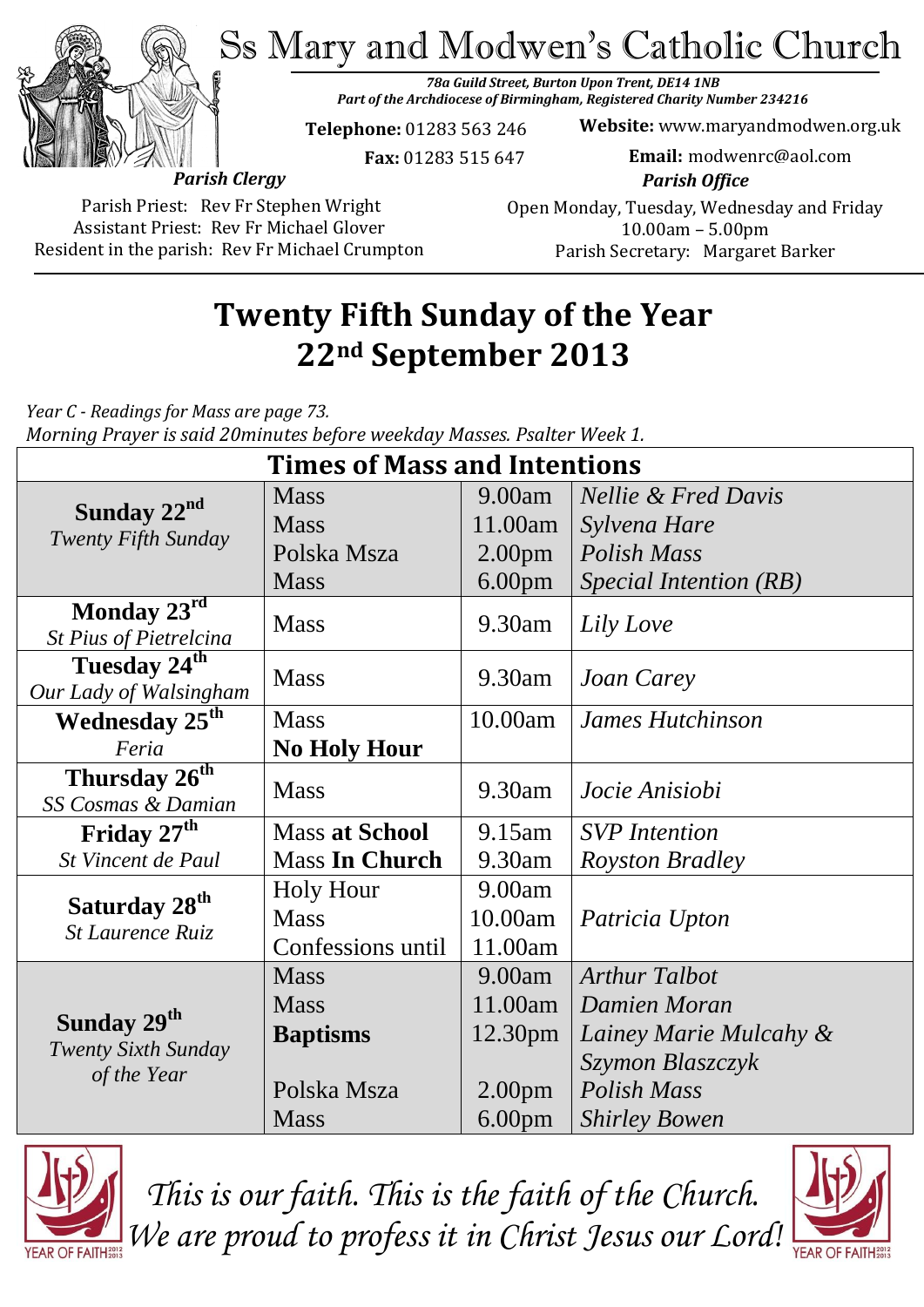#### **Please pray for all the sick and housebound of the Parish:**

Kathleen Benson, Dennis Cooper, David Hughes, Eileen Lee, Pat Bolton, Irene Hill, Mary Burnside, David Hastilow, Maureen & Sidney Parker, Olive Wilson, Eve Goode, Sarah Pursglove, Marjorie Staley, Marie Gibson, Martin Halligan, Martin Goddard, Merlin Joseph, Mary Hyde, Baby Katie, Betty Gould, Michael Wright, Tony Kerr-Delworth, Fr Bernard Shaughnessy, Mary Conway, Baby Tomasz Weedon, Kay Elizabeth Webster, Kirsty Freeman, Peter Hunt, Jonjo Finnegan, Michael Cobley, Russ Simpson, Brian Baldock, Joe & Marg Emery, Baby Niamh Rodriguez, Sylvia Breen, John Wain, Fr Rob Taylerson, Bob Holland, David Priest, Baby James Kersey, Baby Elsie Mae Freeman, Jean Jackson, Sr Mary Lobo, George Swann.

#### **Lord Grant Eternal Rest to those who have died recently:**

**Offertory Collection:** £390.82 (non Gift Aid); £357.75 (Gift Aid) Standing orders £460 (Gift Aid) thank you for your generosity.

Home Mission Sunday – £ 199.23 Building & Development Fund running total: £24,100.77

This Weekend – Retiring Collection – Fr Hudson's Society Next Weekend – Retiring Collection – Sr Mary – Myanmar Art Materials 6 th October – Retiring Collection – CAFOD

#### **For Next Sunday: -**

T Nash, A Batchelor, S Radford **EUCHARISTIC MINISTERS** Sunday – Rev Fr John Walsh

J Fisher, M Noble, Jerome Emery Monday – Rev Fr Thomas Walton J Dawe, J Gibson Tuesday – Rev Fr James Ward K Farrell, A Dyche, J Mitcheson Wednesday – Rev Fr Paul Watson

### **CASHIERS**

Mary & Graham

#### **CHURCH CLEANING**

Jane M, Graham, & Maureen **FLOWERS**  Jean & Margaret

#### **Please Pray for the Priests READERS of the Diocese:**

**TEA & COFFEE** Thursday – Rev Fr Peter Weatherby Pat & Irena Friday – Rev Fr Anton Webb Kath & Rosemary Saturday – Rev Fr Joseph Welch Diana & Paul Sunday Next – Rev Fr Terence Whatmore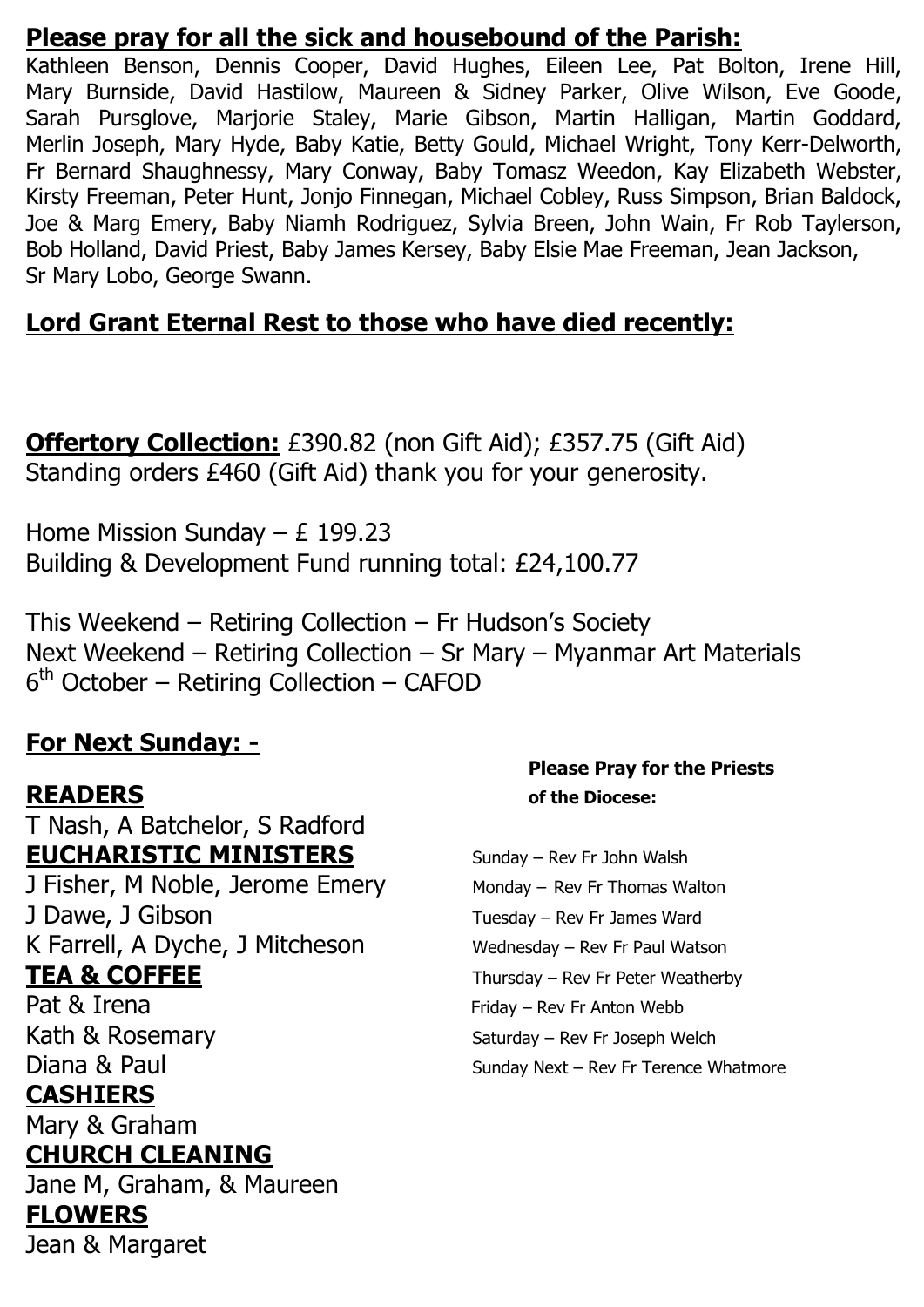### **MEMORIALS DURING THE WEEK:**

**Tuesday:** Our Lady of Walsingham, we pray that Our Lady will bless England. **Thursday:** Cosmas and Damian were Syrian. We pray for peace in Syria. **Friday:** St Vincent de Paul. We ask for the Lord's blessing on the Burton parishes SVP group.

**Saturday:** St Laurence Ruiz is the first Filipino to be canonised. Happpy feast day to all our Filipino parishioners.

**FR HUDSON'S SOCIETY:** This weekend there is a second collection for the work of Fr Hudson's Society which is the Social Care Agency of the Archdiocese of Birmingham and has many projects with the poor and vulnerable in our Archdiocese. Gift Aid envelopes are available at the back of Church.

**MYANMAR/BURMA MISSION FOR DISPLACED & DEPRIVED CHILDREN**

On 1st October Sr Mary returns to Myanmar to continue to train teachers to use art to help traumatised children in the remote areas. Sr Mary will describe her work to us at the Sunday Masses TODAY. The second collection on **29th September** will be for art materials to enable this work to continue.

**PRAYER CARDS:** As part of The Year of Faith and the New Evangelisation The Bishops are inviting all in the Church to reflect prayerfully as to how we can all invite and encourage all Catholics to attend Sunday Mass regularly. To begin with we have prepared some prayer cards for us to take away and use to root our reflections and actions in the love of the Lord. Please do take a prayer card, and pray for all our brothers & sisters who do not attend Mass regularly.

**Rite of Commissioning of Catechists and Children's Liturgy Leaders –**

**29th September 2013:** We are very grateful to our parish catechists and children's liturgy leaders for their generosity. We will celebrate a commissioning service with them on Sunday  $29<sup>th</sup>$  September during the masses. If you would like to volunteer and train to be a catechist, please speak to Fr Stephen or Fr Michael. Will our Catechists please collect a copy of the prayer from Fr Stephen.

**CAFOD COLLECTION:** Family Fast Day is on Friday 4<sup>th</sup> October. In anticipation and to thank you for your ongoing generosity we invite Veronica Gillett from CAFOD who will speak to us on  $29^{th}$  September.

**PARISH LOTTERY:** Last week 119 numbers played. Winning Number - 137, Martin Cain - £59.50. Congratulations. Your cheque can be collected this weekend.

**PERSONAL ORDINARIATE OF OUR LADY OF WALSINGHAM:** At the back of Church are copies of letters from Archbishop Vincent Nichols and mgr Keith Newton, Ordinary of the Ordinariate, about its life in our communion of faith. Please help yourself to a copy.

**RCIA:** In the Autumn we will be offering sessions for adults who are discerning whether they wish to become Roman Catholics. For more information please speak to Fr Stephen or Fr Michael.